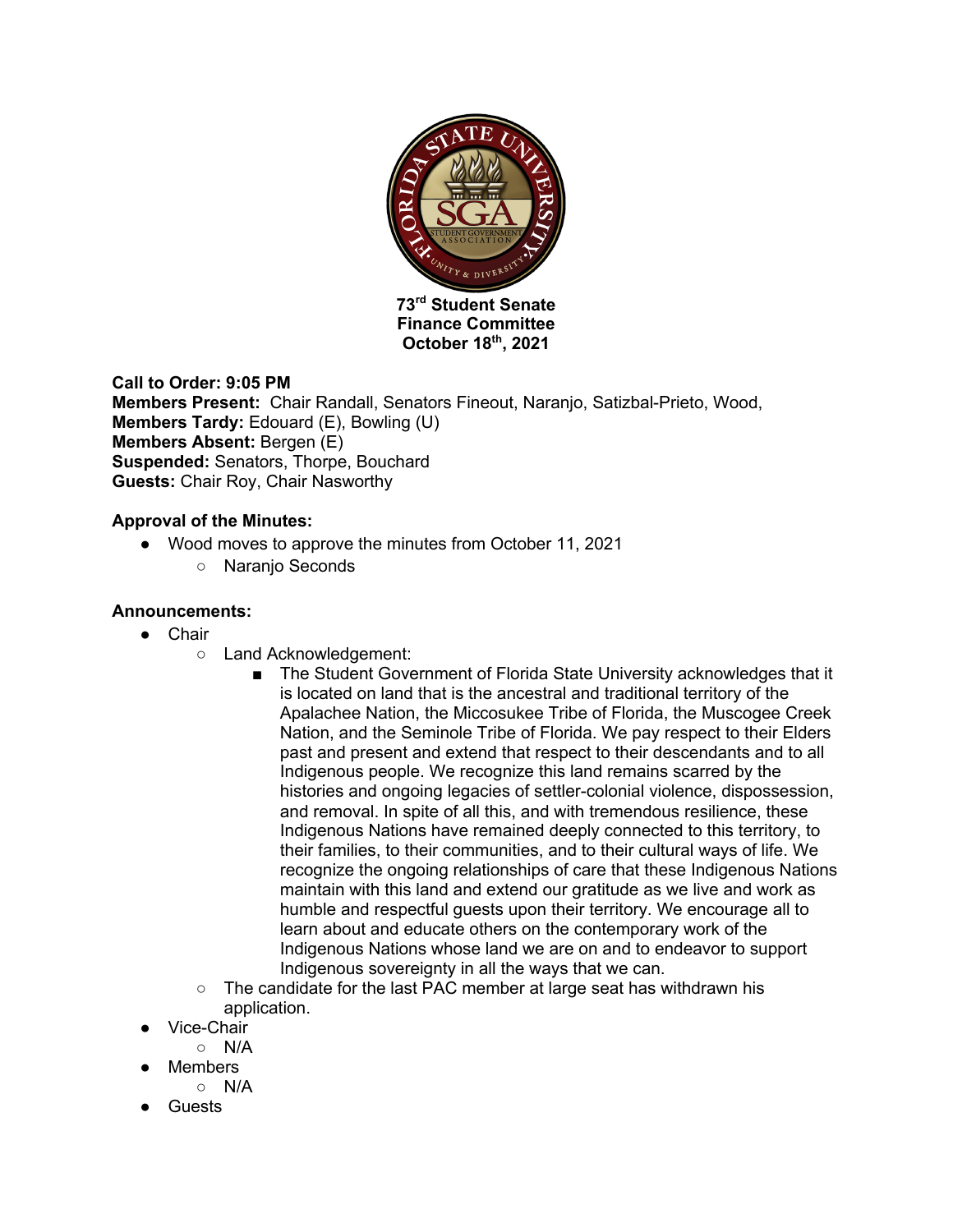- Nasworthy: RTAC needs more members. Please tell your friends:
- $\circ$  Roy: RTAC has money, needs to give it out, and needs people to give it out.

### **Committee Business:**

- **Consent Resolution 28** Sponsored by Chair Nasworthy (P) Allocating funds to the Society of Hispanic Professional Engineers
- **Consent Resolution 29** Sponsored by Chair Roy (P) Allocating funds to the French Club at FSU

### **New Business:**

- Confirmations
	- N/A
- Bills
	- N/A
- Resolutions
	- **Consent Resolution 28** Sponsored by Chair Nasworthy (P)
		- Opening Statement:
			- Nasworthy: This is a straightforward request. RSO is requesting \$3800 between lodging, registration, and mileage. Sending 8 members. \$350 per person. Engineering conferences are expensive. There are interviews during career fairs at these conferences. Lodging for 2 rooms for 3 nights under the \$175 limit in the financial manual. Advertised at GBMs, flyers on College of Engineering, on the digital screens. Decided roster by selecting 8 people of the 120 people in the club who actually filled out the interest form.
			- Nasworthy yields with 2:16 remaining.
		- Technical Non-Debatable Questions:
			- $\bullet$  N/A
		- Round-Table Discussion:
			- Wood moves to enter round-table discussion; Naranjo seconds
			- Prieto: what is the exact mileage for the trip?
				- Nasworthy: Estimated 300 miles each way to get to Orlando.
			- Wood: Where is the conference located?
				- Nasworthy: Conference center not listed. Lodging is Westlake gates resort near universal studios.
			- Wood: from FSU Main campus to Orlando is 260 miles. I think 275 is a better estimate.
			- Luke: 3 cars. 8 students.
			- Randall: quote from financial manual, "University policy requires only one student be reimbursed for travel for up to four (4) students"
			- Randall: based on what the committee is saying, you should look to fund for 275 miles each way multiplied by 2 cars
			- Wood: Does everything fall under the financial manual for hotels?
				- Nasworthy: Yes. 4 per room. 2 rooms. \$119.77 per night. This is under the required \$175 or less per night.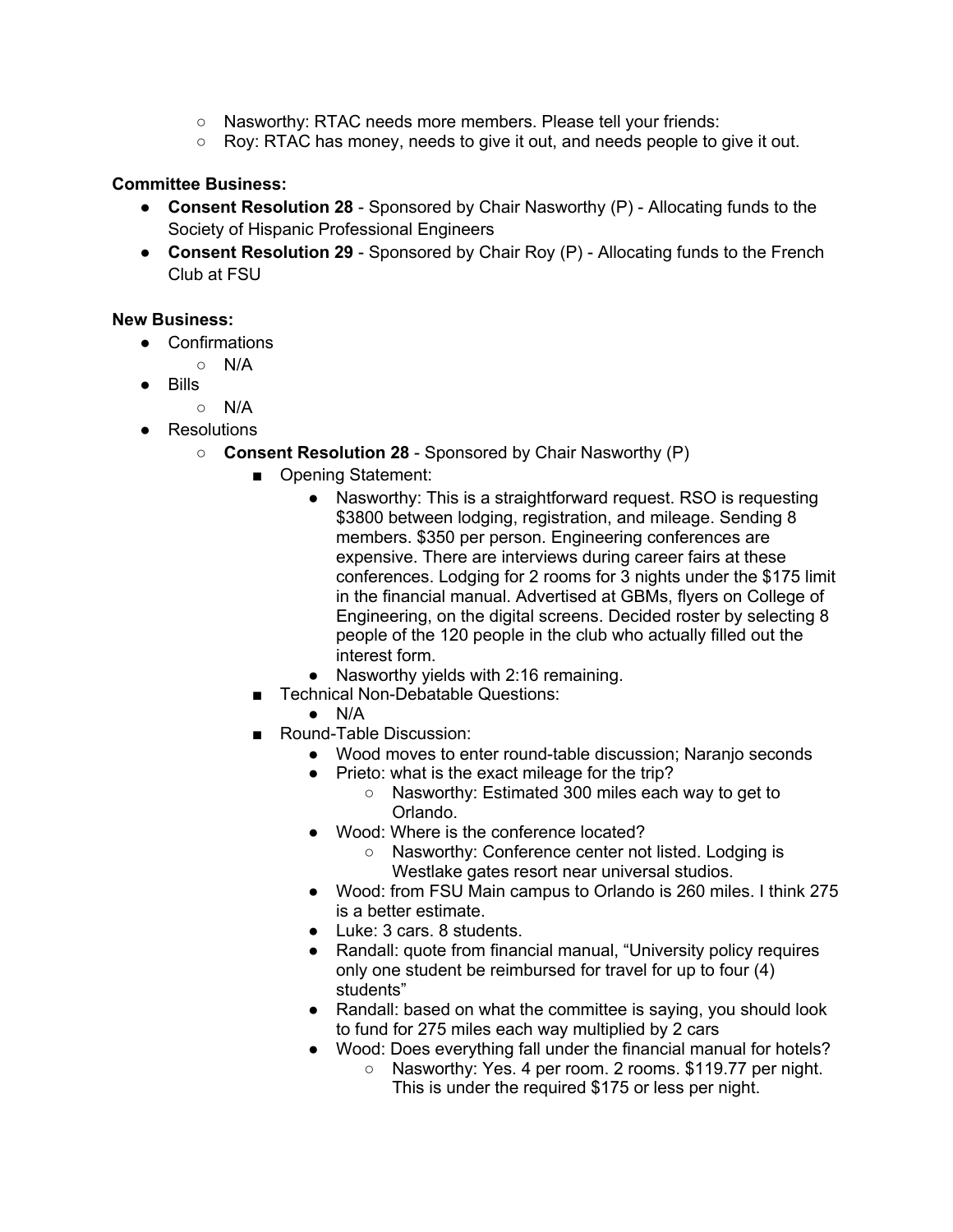- Randall: Using a calculator I found at https://www.calculator.net/fuel-costcalculator.html?tripdistance=1100&tripdistanceunit=miles&fueleffic iency=25&fuelefficiencyunit=mpg&gasprice=3&gaspriceunit=gallo n&x=59&y=18 and based on 1100 miles (275x2x2) with an MPG of 25 and a gas price of \$3 we should fund closer to \$132 for mileage.
- Wood moves to change mileage reimbursement from 150 to 135 dollars
	- Fineout Seconds
	- Amendment passes
- Motion by Wood to change lodging from 886.38 to 887
	- Seconded by Fineout
	- Amendment passes
- Wood moves to amend total 3836.38 to 3822
	- Naranjo Seconds
	- Amendment passes
	- Prieto: How were the 8 people chosen?
		- Nasworthy: It was based upon the members who were interested. The RSO chose the ones who were committed to going from a logistical and financial standpoint. No limit on who could attend.
- Bowling calls the question, Wood seconds
- Closing Statement:
	- Nasworthy: Appreciate the feedback, will make sure that the rulings are accurate.
- Names
	- Yes: [6] Bowling, Edouard, Fineout, Naranjo, Satizbal-Prieto, Wood
	- No: [0]
	- Abstain: [0]
- **RESULT: CONSENT RESOLUTION 28 PASSES**
- **Consent Resolution 29** Sponsored by Chair Roy (P)
	- Opening Statement:
		- Roy: This is the smallest consent resolution that I have ever worked on. This organization requested funds for food. Orangina is sparkling orange juice. This event will be held in the Globe. I hope that the French club comes back to request more funds. We really support this organization. The Filipino student organization has been tabled. I look forward to answering any questions.
		- Rov vields with 2:48 remaining.
	- Technical Non-Debatable Questions:
		- $\bullet$  N/A
	- Round-Table Discussion:
		- Bowling moves to enter round-table discussion; Wood seconds
		- Bowling: orangina is good
		- Edouard: was there fundraising done for the event?
			- Roy: No fundraising. No member dues. Will cover tax and the cost of utensils. 40 students are expected to attend.
		- Bowling calls the question, Wood seconds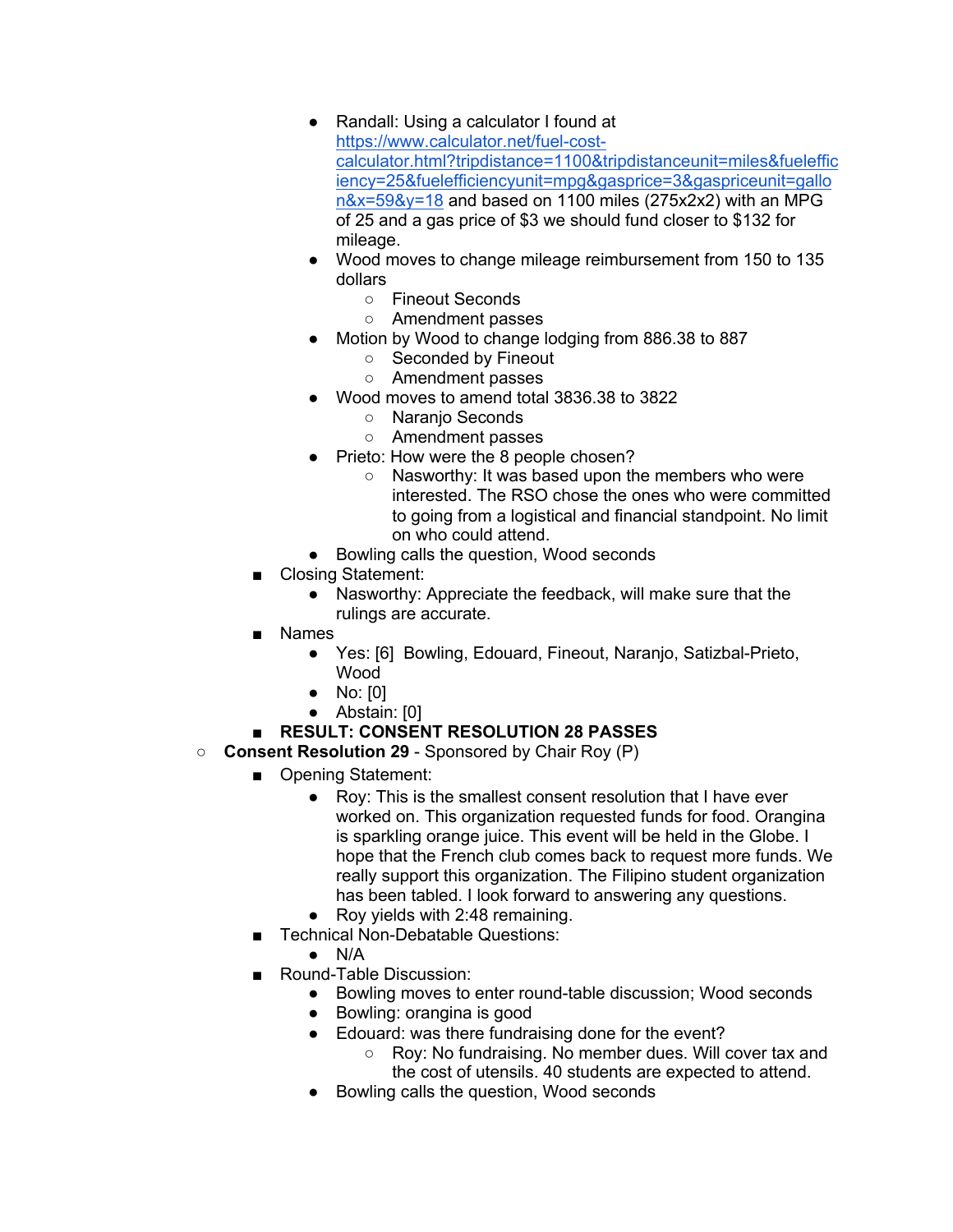- Closing Statement:
	- Roy: This will help a lot of people. I like these small requests that are impactful.
- Names
	- Yes: [6] Bowling, Edouard, Fineout, Naranjo, Satizbal-Prieto, Wood
	- No: [0]
	- Abstain: [0]

# ■ **RESULT: CONSENT RESOLUTION 29 PASSES**

### **Legislative Roundtable**

- Chapter 800 Purpose, Scope, & Definitions: Jordan Naranjo
	- No changes
- Chapter 801 Eligibility Requirements for SGA Funding & Spending: Josh Powell
	- Randall: we no longer do finance training workshops. Consider striking "complete the online Financial Training Workshop prior to expending funds and" in 801.3
	- Randall: What does 801.4(B) mean? What is it trying to do?
	- $\circ$  Randall: How can we make 801.6(A) more inclusive of other financially certified board members? Maybe replace "financial officer" with "a board member who is financially certified"
- Chapter 803 SGA Budgetary Categories & Categorical Restrictions: Ryan Thorpe ○ Waiting on impeachment
- Chapter 805 Penalties for Misspent Funds & Violations of the Finance Code: Adam Bowling
	- See 9/22 minutes.
- Chapter 806 Funding Boards: Satizbal-Prieto
	- See 10/6 Minutes
- Chapter 807 Recognized Student Organizations Fund Distribution Committees: Franceska Edouard
	- No changes
- 808.3 Sport Club Distribution Council: Jason Randall and Jimmy Wood. ○ Randall will get with Wood next week
- **Chapter 808 Operation Procedures** 
	- See 10/6 minutes
- **Chapter 802 General Guidelines & Restrictions on Expenditures: Randall** ○ Presenting at 10/25 meeting
- Chapter 804 Self-Generated Funds: Bergen
	- Presenting at 10/25 meeting
- Chapter 808 Forms pertaining to Funding Boards shall be jointly determined by the Senate President and SGA Director of Student Affair: Satzibal-Prieto
	- Presenting at 10/25 meeting
- Chapter 809 Policy on Reserve Accounts: Randall
	- Presenting at 10/25 meeting
- Chapter 810 Headliner Account Restrictions: Wood
	- Presenting at 10/25 meeting
- Chapter 811 The Service Funding Act of 2009: Bowling
	- Presenting at 10/25 meeting
- Chapter 812 iClicker Equipment: Edouard
	- Presenting at 10/25 meeting